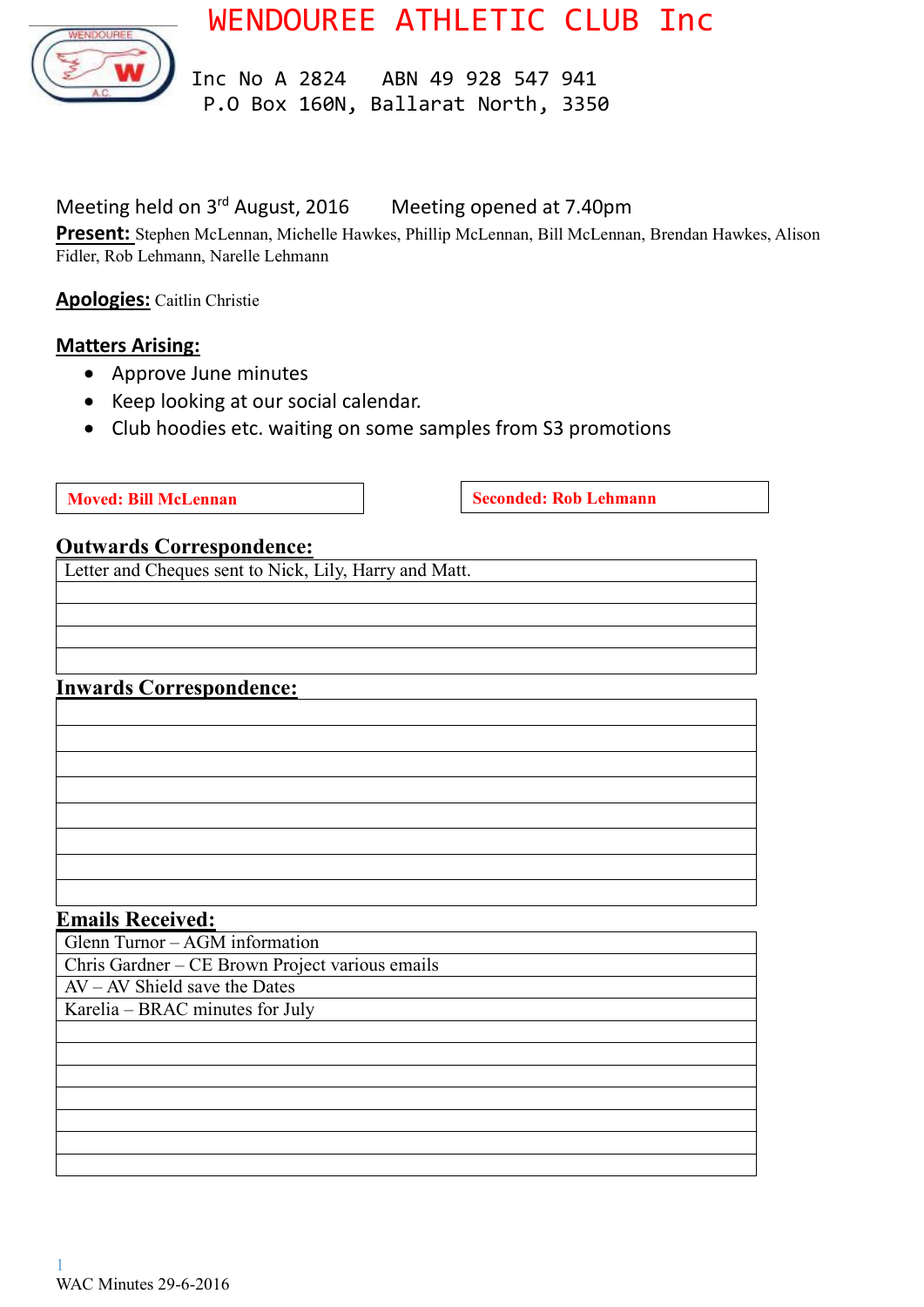# **Accounts For Payment:**

| <b>Name</b>         | <b>Item</b>   | <b>Amount</b> |
|---------------------|---------------|---------------|
| Stephen McLennan    | Afternoon Tea | \$9.69        |
| Stephen McLennan    | Lime          | \$21.85       |
| <b>Brac Sandown</b> |               | \$249.00      |
| Chas Suffren        |               | \$115.00      |
| Jells Park          |               | \$294.00      |
| Trophies            |               | \$1077.00     |
|                     | <b>Total:</b> | \$1766.54     |

**Moved: Bill McLennan Seconded: Rob Lehmann** 

**Treasurers Report:**

**Moved:** Alison Fidler **Seconded:** Nev Down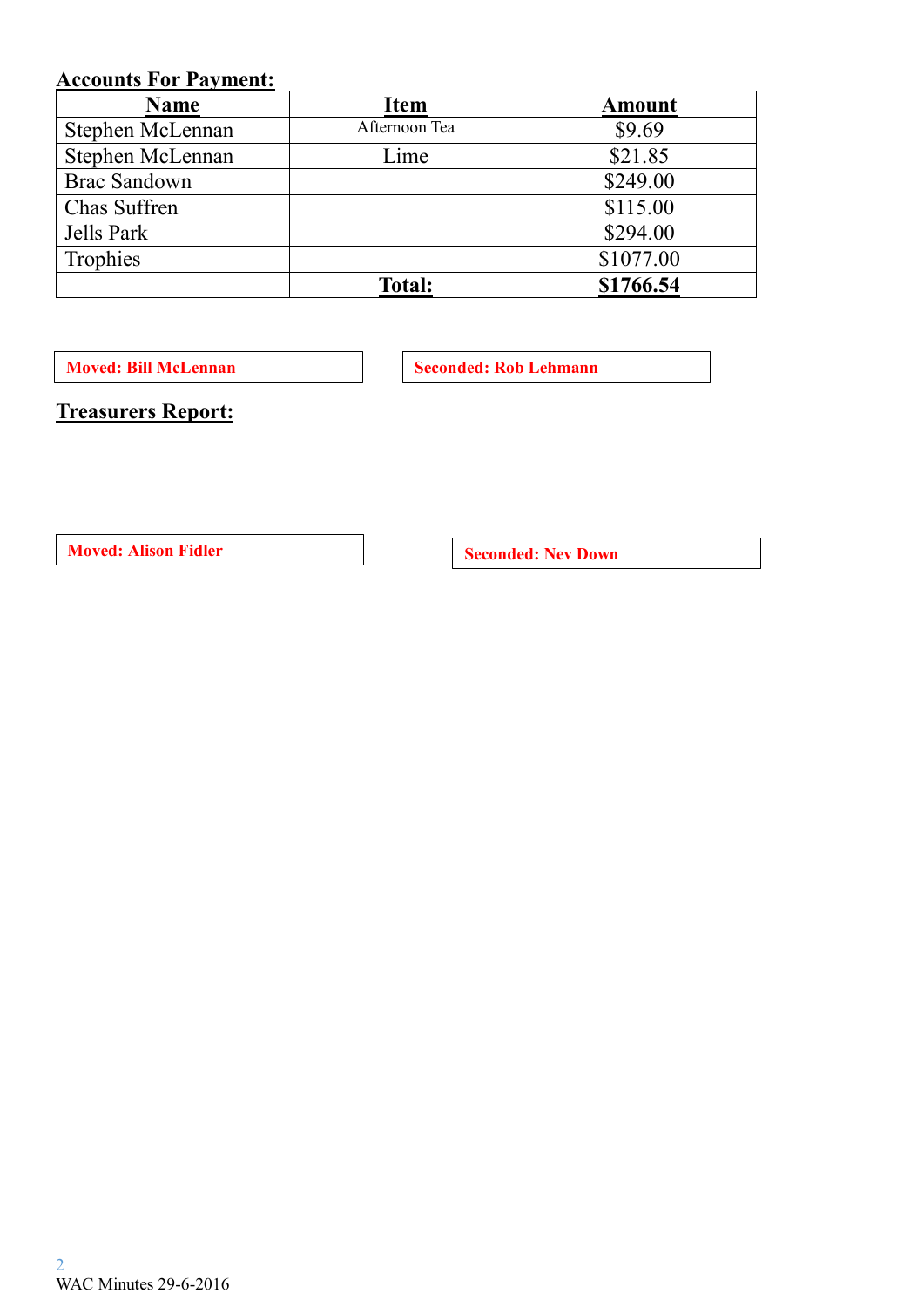# **Reports: Financial Report** - (Alison Fidler)

Need to sit down and work out if AV are up to date with rego payments

# **Social Report -** (Michelle Hawkes)

Our social function on Saturday 23rd July at Phil's House, was a really good night (except for the old videos being shown) Thank you Phil and Christine.

For the Cross Country break up on the  $17<sup>th</sup>$  September will be at the City Oval Hotel. They can fit 50 seated members or we can do finger food?

We need to look at having social function around the 27<sup>th</sup> Aug with Eureka at the combined Lap of the Lake @ the Yacht Club. We will talk to Bree and Wayne.

We also have the parlauf relay on the 2<sup>nd</sup> Oct with a BBO afterwards.

# **Fundraising report -** (Steve McLennan)

Nil

**Woady Yaloak Report -** (Peter Luke) Nil

**BRAC Report -** (Steve McLennan) Meeting was held on the  $25<sup>th</sup>$  July

### **Track Report –**

The AV shield program is now out and all dates are confirmed. There will be 12 rounds of competitions and an AV final. There is a new scoring system for competition based on performances. There will also be preentries this season, which will make the season run quicker.

The next parlauf relay is on Monday  $29<sup>th</sup>$  August and then also one on the Sunday October  $2<sup>nd</sup>$  at 3pm, followed by a BBQ. (We could look at having headbands etc. as a bit of fun.)

### **AV Report-**

Steve and Caitlin attended the AV AGM. In the annual report Nick Fidler is the Nation u/16 2000m steeplechase record holder and Harry Sharp is the u/15 3000m record holder. Wendouree had the most registered members (105) in the Ballarat area in 2015/2016. Wendouree won 9 pennants for the 2015/16 season.

### **Junior Report – Cross Country - (**Bill McLennan)

Still down on numbers, with weather getting worse not many are attending. The presentation for the juniors will be on the same night as seniors. Need to look at the age categories what to do on championship day at St. George's Lake. If the kids are running the little juniors the dates are from the start if the season 1st April and if running a senior race it will be  $31<sup>st</sup>$  December as AV.

# **Cross Co**u**ntry Report – (**Steve McLennan)

Saturday 2nd July –King & Queen of the Mountain: the King of the mountain was Dylan Ross. The Queen of the Mountain was Natasha Typuszak and the regent was Dayne Schnyder.

Saturday 9th July - AV Sandown Road Relays – Ballarat had some great results. Most notable was the boy's team of Nick Fidler, Harry Sharp and Matt Catterson winning the U/16 men's division.

Saturday 9th July – Yuille Park run -

Saturday 16th July –EUR Clubrooms -